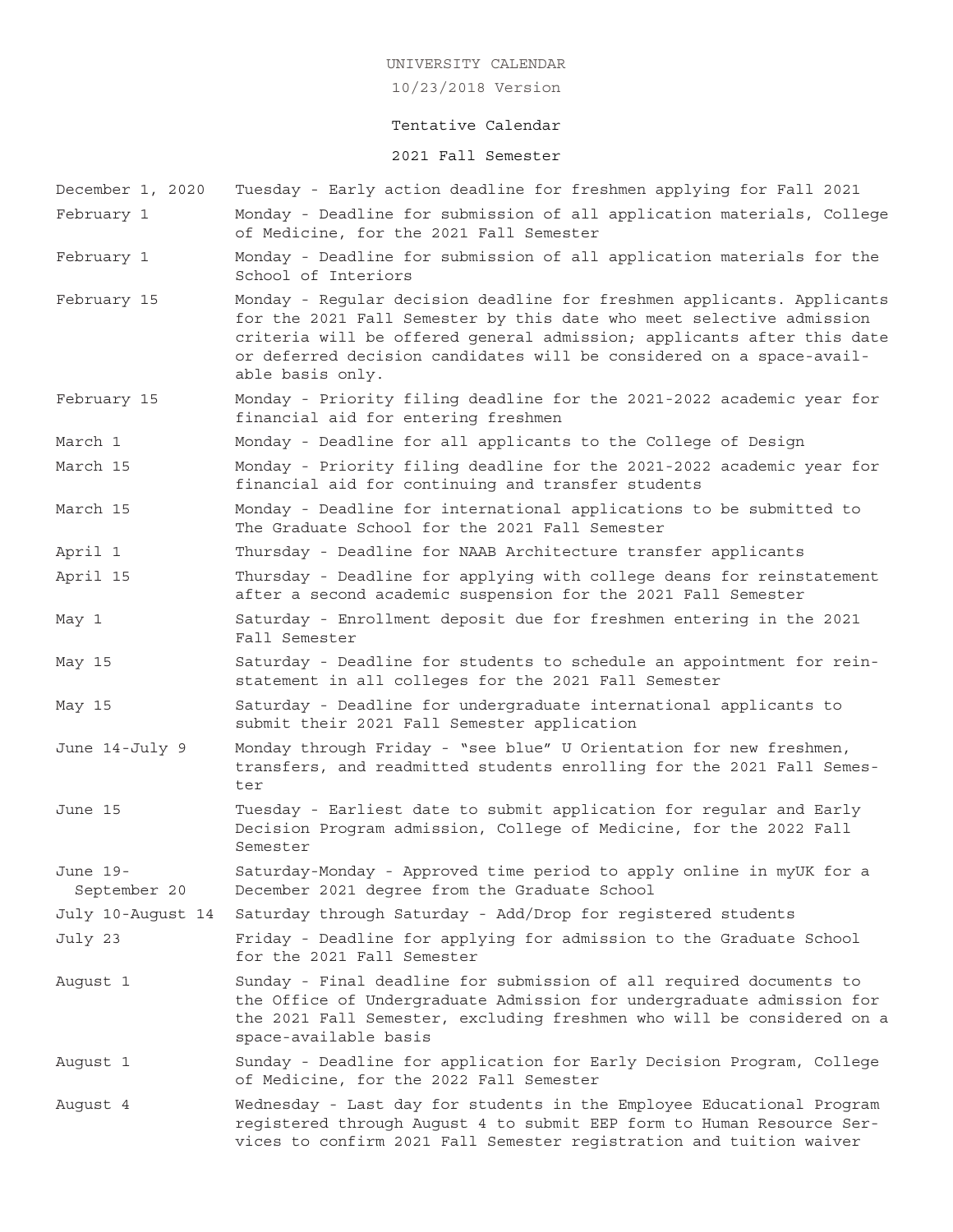10/23/2018 Version

#### Tentative Calendar

2021 Fall Semester

- August 16 and 19 Monday and Thursday "see blue" U Orientation and Registration for new freshmen and transfer students who have been cleared for admission but did not priority register
- August 16-20 Monday through Friday Registration for new program graduate students
- August 16-20 Monday through Friday Fall registration for new undergraduate and new program graduate students who entered the University in the 2021 Summer Session
- August 17-18 Tuesday and Wednesday "see blue" U Orientation and Registration for new international students who have been cleared for admission but did not priority register
- August 17-20 Tuesday through Friday Fall registration for new post-baccalaureate students admitted for the 2021 Summer Session or the 2021 Fall Semester
- August 18-22 Wednesday through Sunday K Week for all new undergraduate students
- August 19-20 Thursday and Friday Opening-of-term add/drop for registered students August 20 Friday - "see blue" U Orientation and Registration for readmission and non-degree students who have been cleared for admission but did not priority register
- August 20-25 Friday through Wednesday Approved time period for students to change academic majors (note: please check with college for admission deadline)
- August 22 Sunday Last day a student may officially drop a course or cancel registration with the University Registrar for a full refund of fees
- August 22 Sunday Payment deadline of registration fees and/or housing and dining fees – if total amount due is not paid as indicated on the account statement, a late payment fee of 1.5 percent of the amount past due will be assessed
- August 23 Monday First day of classes
- August 23-27 Monday through Friday Late registration for returning students who did not priority register and new applicants cleared late for admission. A late fee is assessed students who register late.

August 27 Friday - Last day to add a class for the 2021 Fall Semester

August 27 Friday - Last day to officially withdraw from the University or reduce course load and receive an 80 percent refund

- September 1 Wednesday Last day for students in the Employee Educational Program who registered and/or changed schedules after August 4 to submit EEP form to Human Resource Services to confirm 2021 Fall Semester registration and tuition waiver
- September 6 Monday Labor Day Academic Holiday

September 10 Friday - Last day to drop a course without it appearing on the student's transcript

September 10 Friday - Last day to change grading option (pass/fail to letter grade or letter grade to pass/fail; credit to audit or audit to credit)

September 17 Friday - Last day to officially withdraw from the University or reduce course load and receive a 50 percent refund

September 20 Monday - Last day for doctoral candidates for a December degree to submit a Notification of Intent to schedule a final examination in The Graduate School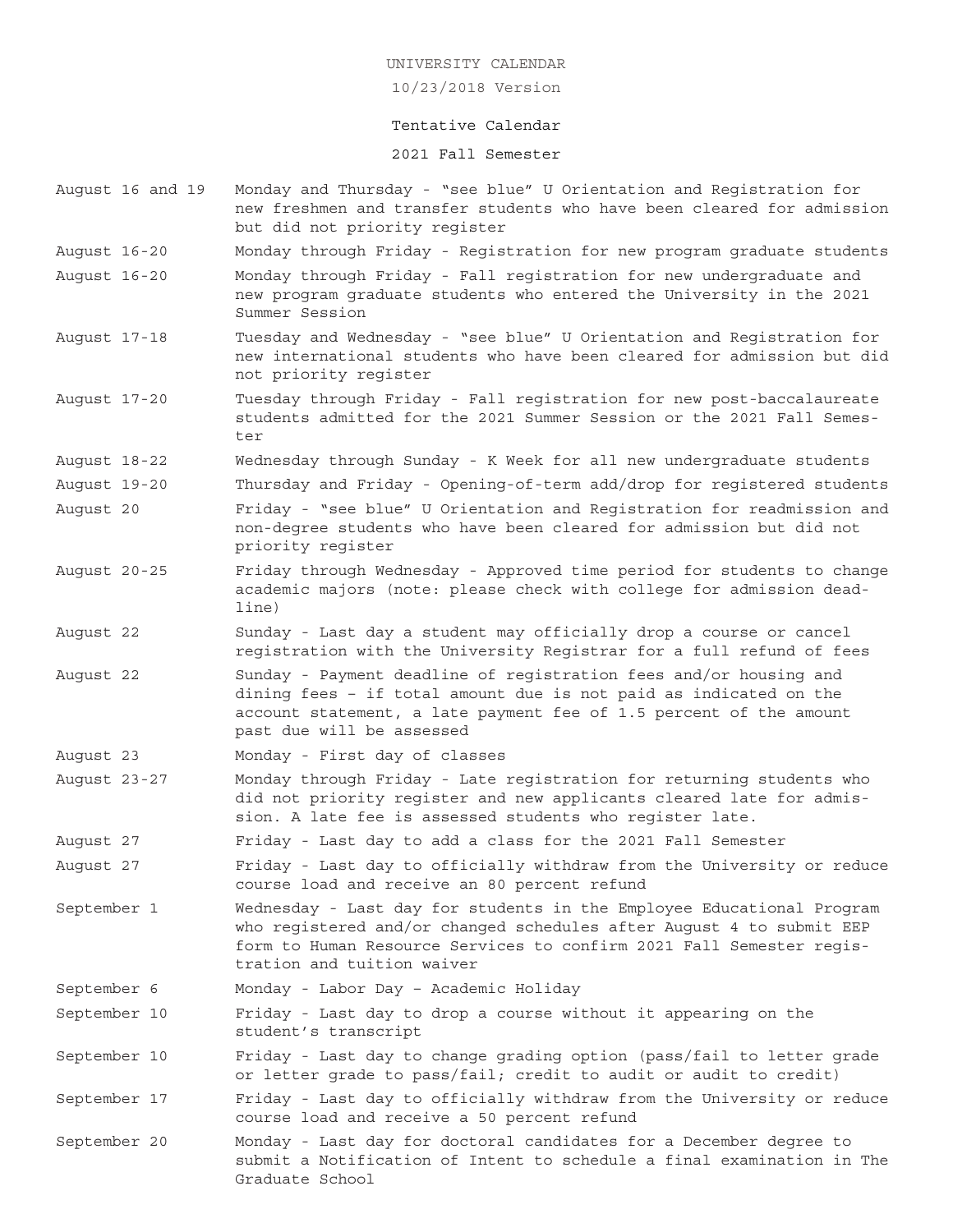10/23/2018 Version

#### Tentative Calendar

#### 2021 Fall Semester

September 20 Monday - Last day to apply for a 2021 Fall Semester Graduate School degree September 21 Tuesday - Deadline for submission of application and all required documents to the Office of Undergraduate Admission and University Registrar for change of residency status for 2021 Fall Semester September 22 Wednesday - Payment deadline of registration fees and/or housing and dining fees – if total amount due is not paid as indicated on the account statement, a late payment fee of 1.5 percent of the amount past due will be assessed September 27- Monday through Wednesday - Students are prohibited from changing November 24 academic majors October 11-25 Monday through Monday - Midterm Grading window is open. The mid-term grading window will close at midnight on October 25. October 15 Friday - Deadline for submission of application and all required documents to the Office of Undergraduate Admission for undergraduate applicants planning to attend November "see blue" U Orientation (including registration for spring classes) October 18 Monday - Midterm of 2021 Fall Semester October 25-26 Monday and Tuesday - Fall Break – Academic Holiday November 1 Monday - Deadline for completed AMCAS application, College of Medicine, for the 2022 Fall Semester November 1 Monday - Last day for filing an application for a December 2021 undergraduate or graduate degree online in myUK November 1-23 Monday through Tuesday - Priority registration for the 2022 Spring Semester November 5 Friday - Last day to withdraw from the University or reduce course load. Students can withdraw or reduce course load after this date only for "urgent non-academic reasons." November 11 Thursday - Last day candidates for a December 2021 degree can schedule a final examination in the Graduate School November 19 Friday - 2022 Spring Semester "see blue" U Orientation for new and readmitted undergraduate students November 24-27 Wednesday through Saturday - Thanksgiving – Academic Holidays November 25 Thursday - Last day candidates for a December 2021 graduate degree can sit for a final examination December 1 Wednesday - Deadline for submission of application and receipt of all materials for admission, readmission or transfer to the College of Law for the 2022 Spring Semester December 1 Wednesday - Early action deadline for freshmen applying for admission for the 2022 Fall Semester December 1-20 Wednesday through Monday - Add/Drop for registered students for the 2022 Spring Semester December 6 Monday - Deadline for applying for admission to the Graduate School for the 2022 Spring Semester December 6-20 Monday through Monday - Final Grading window is open. The final deadline for submission of grades online in the grading portal is mid-

night, December 20.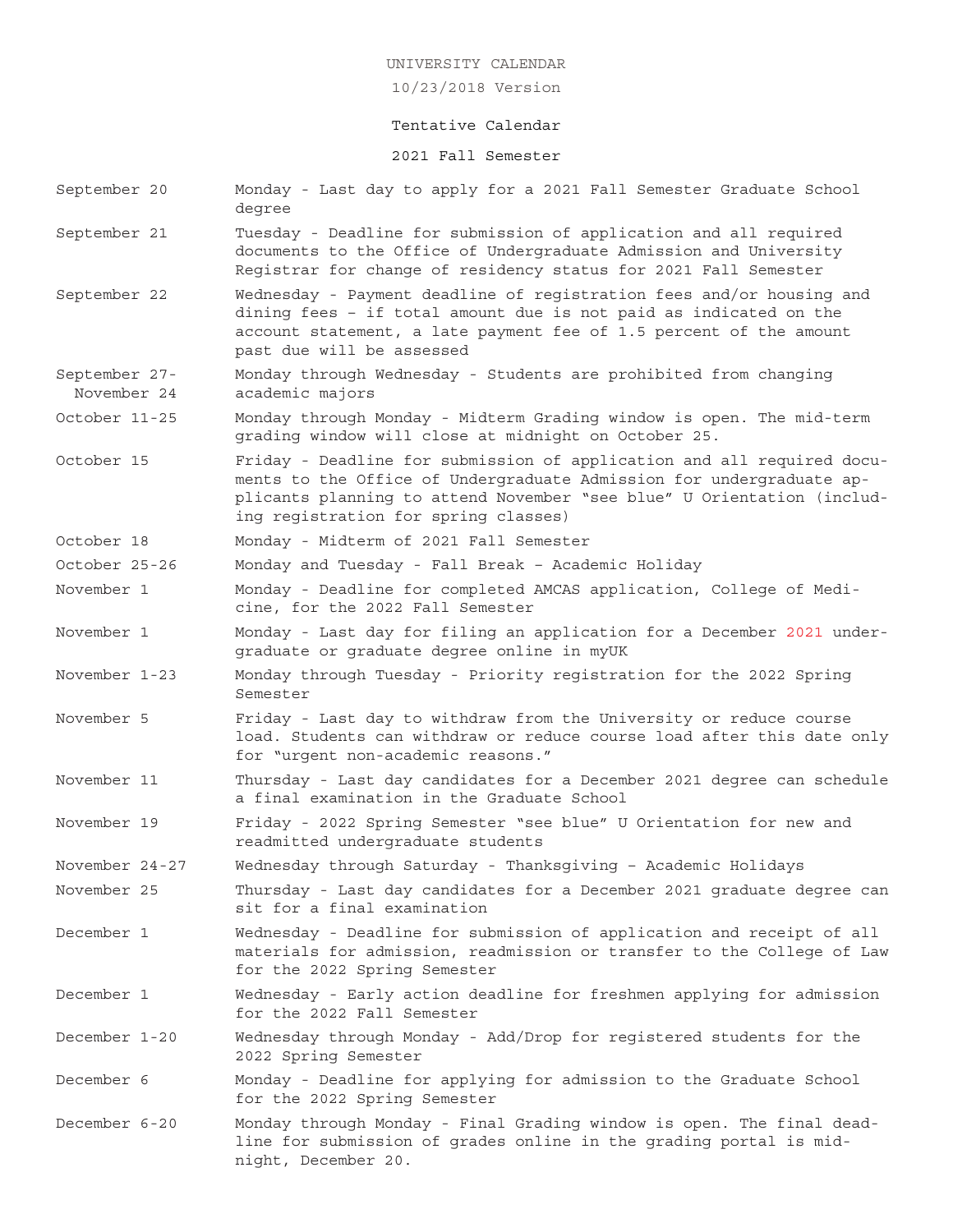10/23/2018 Version

### Tentative Calendar

2021 Fall Semester

| December 8                     |                                                                                              | Wednesday - Last day for students in the Employee Program registered<br>through December 8 to submit EEP form to Human Resource Services to<br>confirm 2022 Spring Semester registration and tuition waiver |                                                                                                                                                                                                                  |                          |                  |                           |             |                                              |               |  |  |  |
|--------------------------------|----------------------------------------------------------------------------------------------|-------------------------------------------------------------------------------------------------------------------------------------------------------------------------------------------------------------|------------------------------------------------------------------------------------------------------------------------------------------------------------------------------------------------------------------|--------------------------|------------------|---------------------------|-------------|----------------------------------------------|---------------|--|--|--|
| December 10                    |                                                                                              |                                                                                                                                                                                                             | Friday - Last day of classes                                                                                                                                                                                     |                          |                  |                           |             |                                              |               |  |  |  |
| December 10                    |                                                                                              |                                                                                                                                                                                                             | Friday - Last day candidates for December 2021 degree to submit the-<br>sis/dissertation (ETD) for format review to the Graduate School via<br>UKnowledge                                                        |                          |                  |                           |             |                                              |               |  |  |  |
| December 13-17                 |                                                                                              |                                                                                                                                                                                                             | Monday through Friday - Final Examinations                                                                                                                                                                       |                          |                  |                           |             |                                              |               |  |  |  |
| December 17                    |                                                                                              |                                                                                                                                                                                                             | Friday - Last day for candidates for a a December 2021 degree to sub-<br>mit final revised thesis/dissertation (EDT) for acceptance by the<br>Graduate School for those students who first submitted December 10 |                          |                  |                           |             |                                              |               |  |  |  |
| December 17                    |                                                                                              |                                                                                                                                                                                                             | Friday - End of 2021 Fall Semester                                                                                                                                                                               |                          |                  |                           |             |                                              |               |  |  |  |
| December 17                    |                                                                                              | Friday - December Commencement                                                                                                                                                                              |                                                                                                                                                                                                                  |                          |                  |                           |             |                                              |               |  |  |  |
| December 20                    | Monday - Final deadline for submission of grades online in the grading<br>portal is midnight |                                                                                                                                                                                                             |                                                                                                                                                                                                                  |                          |                  |                           |             |                                              |               |  |  |  |
|                                |                                                                                              |                                                                                                                                                                                                             |                                                                                                                                                                                                                  |                          |                  |                           |             | SUMMARY OF TEACHING DAYS, FALL SEMESTER 2021 |               |  |  |  |
|                                |                                                                                              | Mon.                                                                                                                                                                                                        | Tues.                                                                                                                                                                                                            |                          | Wed. Thurs. Fri. |                           | Sat.        |                                              | Teaching Days |  |  |  |
| Auqust<br>September<br>October |                                                                                              | 2<br>3<br>$\mathbf{3}$                                                                                                                                                                                      | 2<br>4<br>$\mathcal{L}$                                                                                                                                                                                          | 1<br>5<br>$\overline{4}$ | 1<br>5<br>4      | 1<br>$4\overline{ }$<br>5 | 1<br>4<br>5 | August<br>September<br>October               | 8<br>25<br>24 |  |  |  |

November 5533333 November 22 December 1 1 2 2 2 1 December 9 Totals 14 15 15 15 15 14 88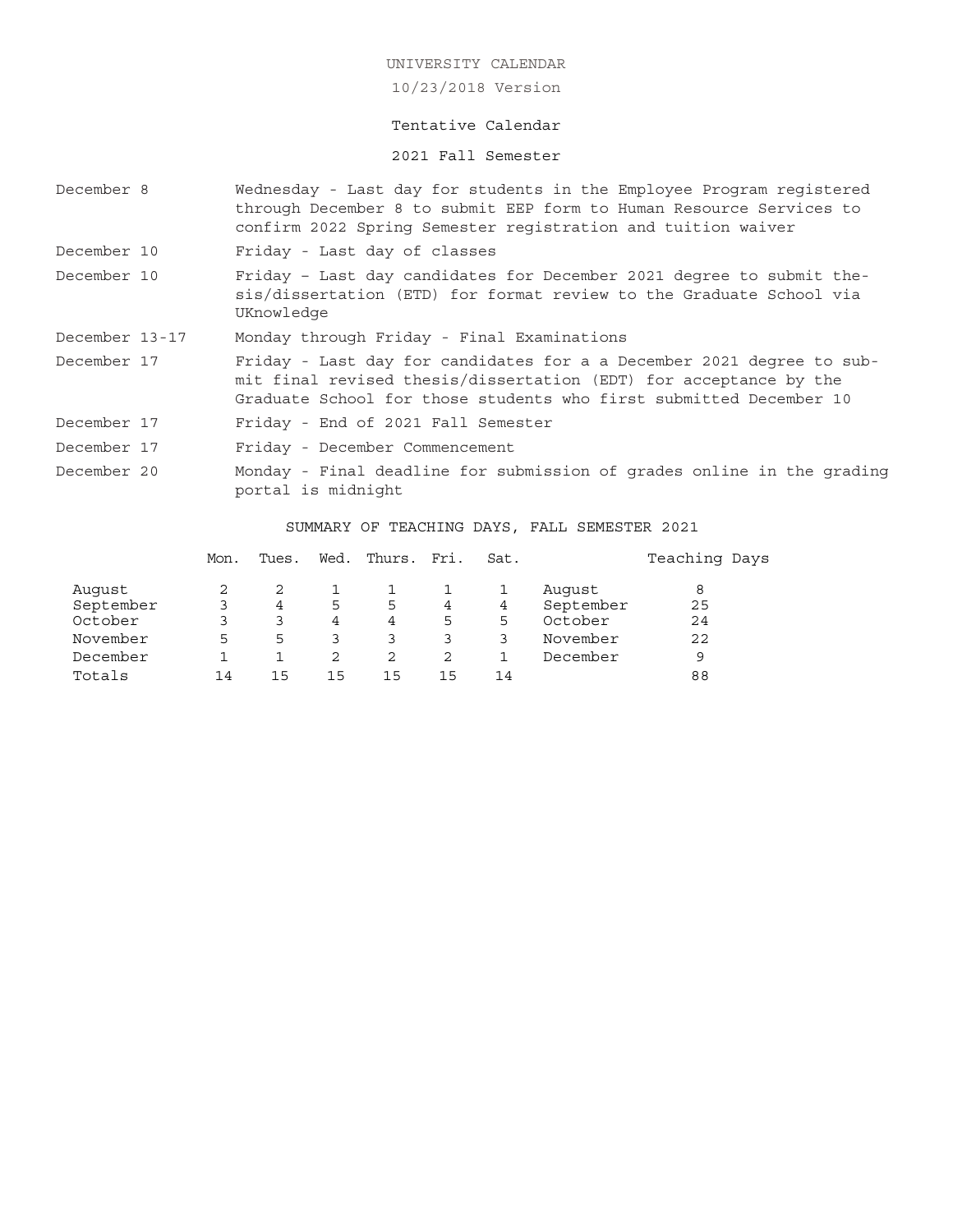10/23/2018 Version

# Tentative Calendar

# 2021-2022 Winter Intersession

| October 15, 2021        | Friday - Priority deadline for admission to the Winter Intersession                                                                                                                                                                      |
|-------------------------|------------------------------------------------------------------------------------------------------------------------------------------------------------------------------------------------------------------------------------------|
| November 1-23,<br>2021  | Monday through Tuesday - Priority registration for Winter<br>Intersession                                                                                                                                                                |
| November 19, 2021       | Friday - Winter Intersession registration for newly-admitted students                                                                                                                                                                    |
| December 17, 2021       | Friday - Deadline for admission to the Winter Intersession                                                                                                                                                                               |
| December 17, 2021       | Friday - Last day a student may drop a course or cancel registration<br>with the University Registrar for a full refund of fees                                                                                                          |
| December 20, 2021       | Monday - First day of class                                                                                                                                                                                                              |
| December 20, 2021       | Monday - Last day to add a class for the 2021-2022 Winter Intersession                                                                                                                                                                   |
| December 20, 2021       | Monday - Last day to officially withdraw from the University or reduce<br>course load and receive an 80 percent refund                                                                                                                   |
| December 22, 2021       | Wednesday - Payment deadline of registration fees and/or housing and<br>dining fees - if total amount is not paid as indicated on the account<br>statement, a late payment fee of 1.5 percent of the amount past due<br>will be assessed |
| December 27-31,<br>2021 | Monday through Friday - Academic Holidays                                                                                                                                                                                                |
| January 3, 2021         | Monday - Last day to officially withdraw from the University or reduce<br>course load and receive a 50 percent refund                                                                                                                    |
| January 3, 2021         | Monday - Last day to drop a course without it appearing on the<br>student's transcript                                                                                                                                                   |
| January 3, 2021         | Monday - Last day to change a grading option (pass/fail to letter<br>grade or letter grade to pass/fail; credit to audit or audit to<br>credit)                                                                                          |
| January 3, 2021         | Monday - Last day to withdraw from the University or reduce course<br>load. Students can withdraw or reduce course load after this date only<br>for urgent non-academic reasons.                                                         |
| January 11, 2022        | Tuesday - Final Examinations                                                                                                                                                                                                             |
| January 11, 2022        | Tuesday - End of 2021-2022 Winter Intersession                                                                                                                                                                                           |
| January 14, 2022        | Friday - Final deadline for submission of grades online in the grading<br>portal is midnight                                                                                                                                             |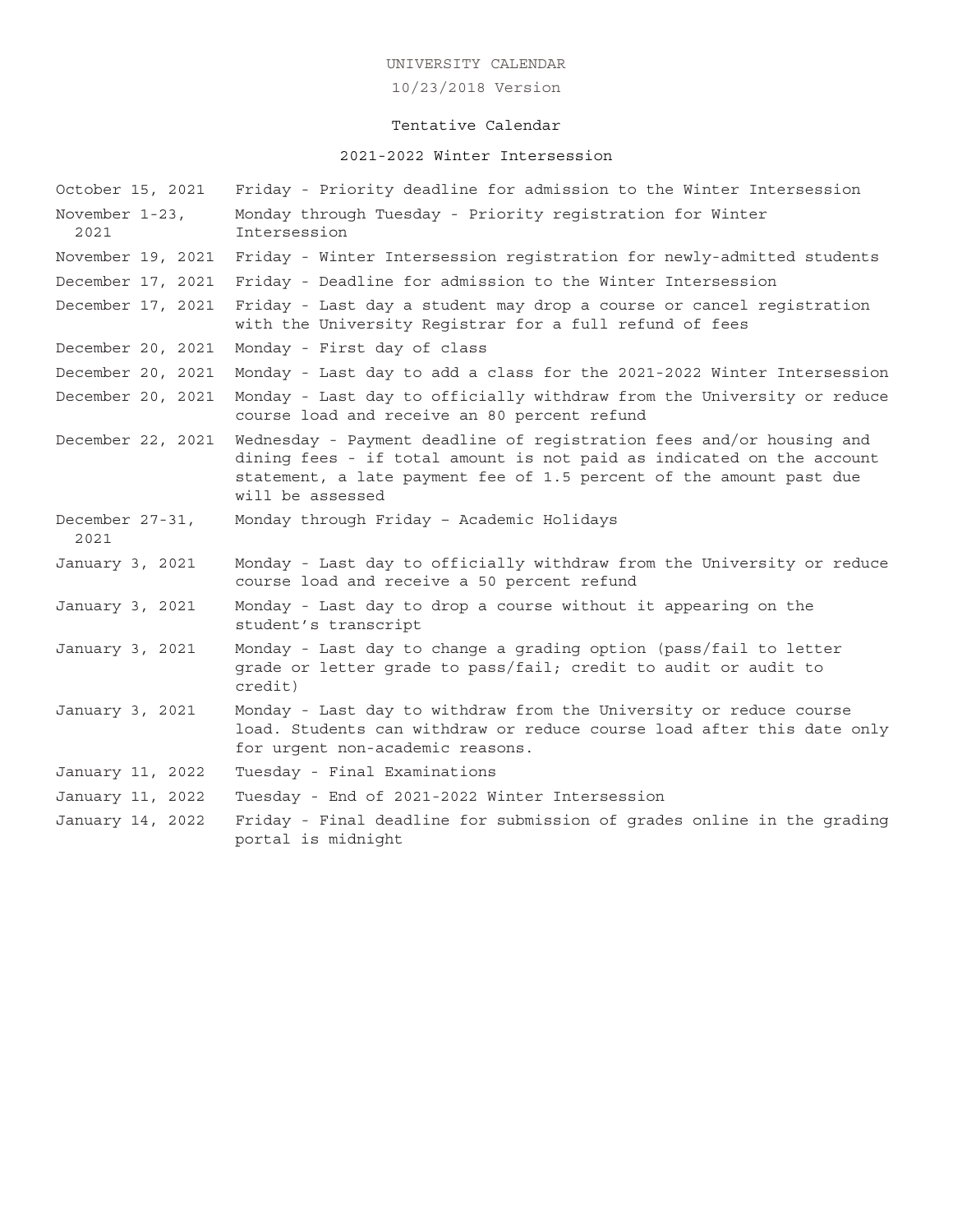#### 10/23/2018 Version

#### Tentative Calendar

#### 2022 Spring Semester

- February 15, 2021 Monday Priority filing deadline for the 2021-2022 academic year for financial aid for entering freshmen
- March 15, 2021 Monday Priority filing deadline for the 2021-2022 academic year for financial aid for continuing and transfer students
- August 15, 2021 Sunday Deadline for international applications to be submitted to the Graduate School for the 2022 Spring Semester
- September 15, 2021 Wednesday Deadline for applying with college deans for reinstatement after a second academic suspension for the 2022 Spring Semester
- September 19- Sunday through Sunday Approved time period to apply in myUK for a February 20 May 2022 degree from the Graduate School
- October 1, 2021 Friday Deadline for students to schedule an appointment for reinstatement in all colleges for the 2022 Spring Semester
- October 15, 2021 Friday Deadline for submission of application and all required documents to the Office of Undergraduate Admission for undergraduate applicants planning to attend November "see blue" U Orientation (including registration for spring classes)
- October 15, 2021 Friday Deadline for undergraduate international applicants to submit 2022 Spring Semester application
- November 19, 2021 Friday "see blue" U Orientation for freshmen, transfer, readmission students admitted for spring 2022
- November 30, 2021 Tuesday Final deadline for submission of application and all required documents to the Office of Undergraduate Admission for undergraduate admission for the 2022 Spring Semester
- December 1-20, Wednesday through Monday Add/Drop for registered students for the 2021 2022 Spring Semester
- December 6, 2021 Monday Deadline for applying for admission to the Graduate School for the 2022 Spring Semester
- December 8, 2021 Wednesday Last day for students in the Employee Educational Program registered through December 8 to submit EEP form to Human Resource Services to confirm 2022 Spring Semester registration and tuition waiver
- January 5-8 Wednesday through Saturday Opening-of-term add/drop for registered students
- January 5-10 Wednesday through Monday Registration for new program graduate students
- January 6-10 Thursday through Monday Registration for new post-baccalaureate students
- January 7 Friday International Student "see blue" U Orientation
- January 10 Monday "see blue" U Orientation and Registration for new freshmen and transfer students who have been cleared for admission but did not priority register including registration for Evening and Weekend
- January 10-11 Monday and Tuesday Opening-of-term add/drop for registered students January 11 Tuesday - Last day a student may officially drop a course or cancel
- registration with the University Registrar for a full refund of fees
- January 11 Tuesday "see blue" U Orientation and Registration for readmission and non-degree students including registration for Evening and Weekend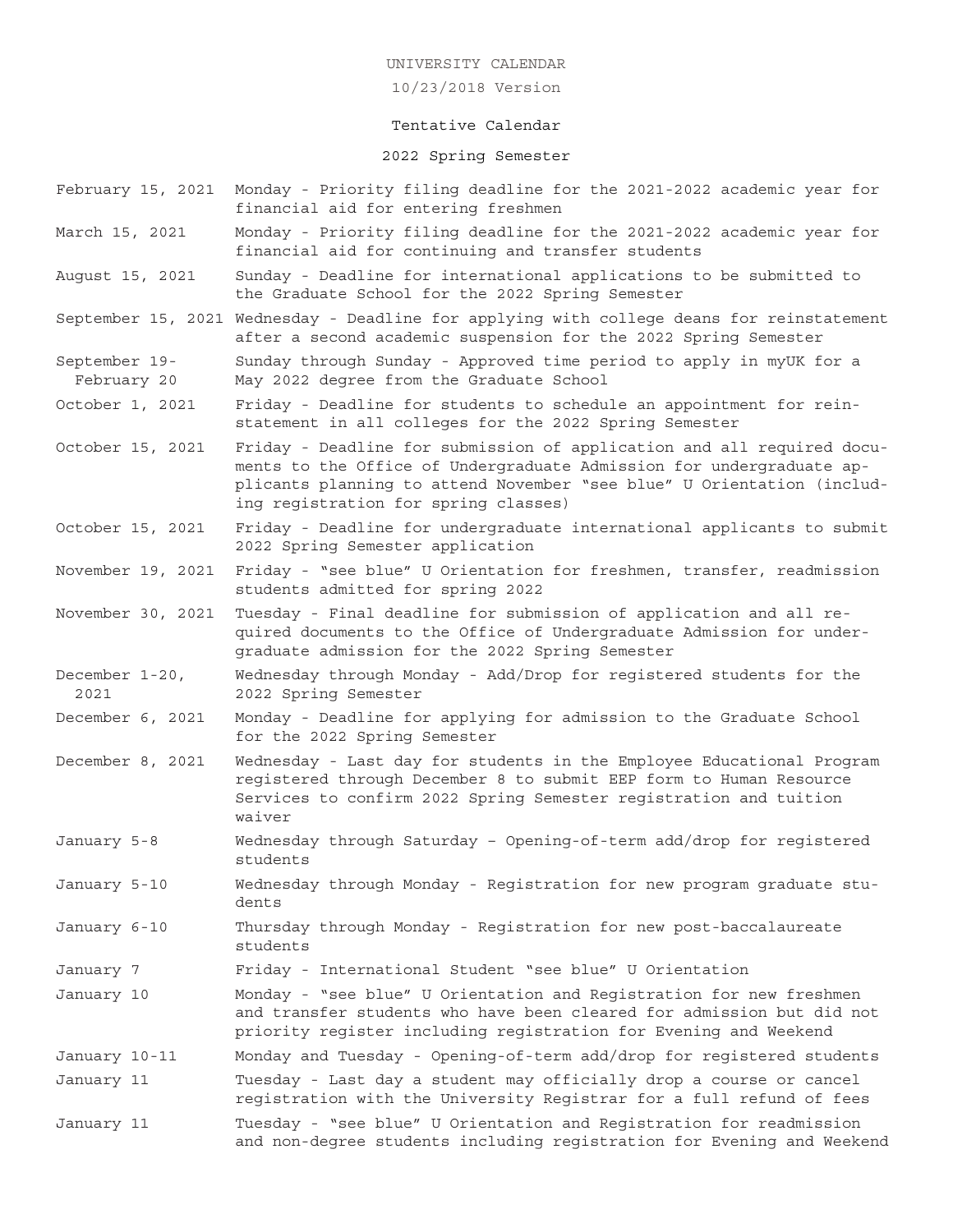10/23/2018 Version

#### Tentative Calendar

#### 2022 Spring Semester

- January 12 Wednesday First day of classes
- January 12-19 Wednesday through Wednesday Late registration for returning students who did not priority register and new applicants cleared late for admission. A late fee is assessed students who register late.
- January 17 Monday Martin Luther King Birthday Academic Holiday
- January 19 Wednesday Last day to add a class for the 2022 Spring Semester
- January 19 Wednesday Last day to officially withdraw from the University or reduce course load and receive an 80 percent refund
- January 19 Wednesday Last day for students in the Employee Educational Program who registered and/or changed schedules after December 8 to submit EEP form to Human Resource Services to confirm 2022 Spring Semester registration and tuition waiver
- January 22 Saturday Payment deadline of registration fees and/or housing and dining fees – if total amount due is not paid as indicated on the account statement, a late payment fee of 1.5 percent of the amount past due will be assessed
- February 1 Tuesday Deadline for international applications to be submitted to the Graduate School for the 2022 Fall Semester
- February 1 Tuesday Preferred deadline for submitting application for admission to the College of Dentistry for the 2022 Fall Semester
- February 2 Wednesday Last day to drop a course without it appearing on the student's transcript
- February 2 Wednesday Last day to change grading option (pass/fail to letter grade or letter grade to pass/fail; credit to audit or audit to credit)
- February 9 Wednesday Last day to officially withdraw from the University or reduce course load and receive a 50 percent refund
- February 10 Thursday Deadline for submission of application and all required documents to the Office of Undergraduate Admission and University Registrar for change of residency status for 2022 Spring Semester
- February 20 Sunday Last day for doctoral candidates for a May 2022 degree to submit a Notification of Intent to schedule a final examination in the Graduate School
- February 28- Monday through Monday Midterm Grading window is open. The mid-term March 14 grading window will close at midnight on March 14.
- February 28- Monday through Wednesday Students are prohibited from changing April 20 academic majors
- March 1 Tuesday Last day for submission of application for admission to the College of Law for the 2022 Fall Semester
- March 7 Monday Midterm of 2022 Spring Semester
- March 14-19 Monday through Saturday Spring Vacation Academic Holidays
- March 20 Sunday Last day for filing an application for a May 2022 undergraduate or graduate degree online in myUK
- March 28- Monday through Tuesday Priority registration for the 2022 Fall April 19 Semester and the 2022 Summer Session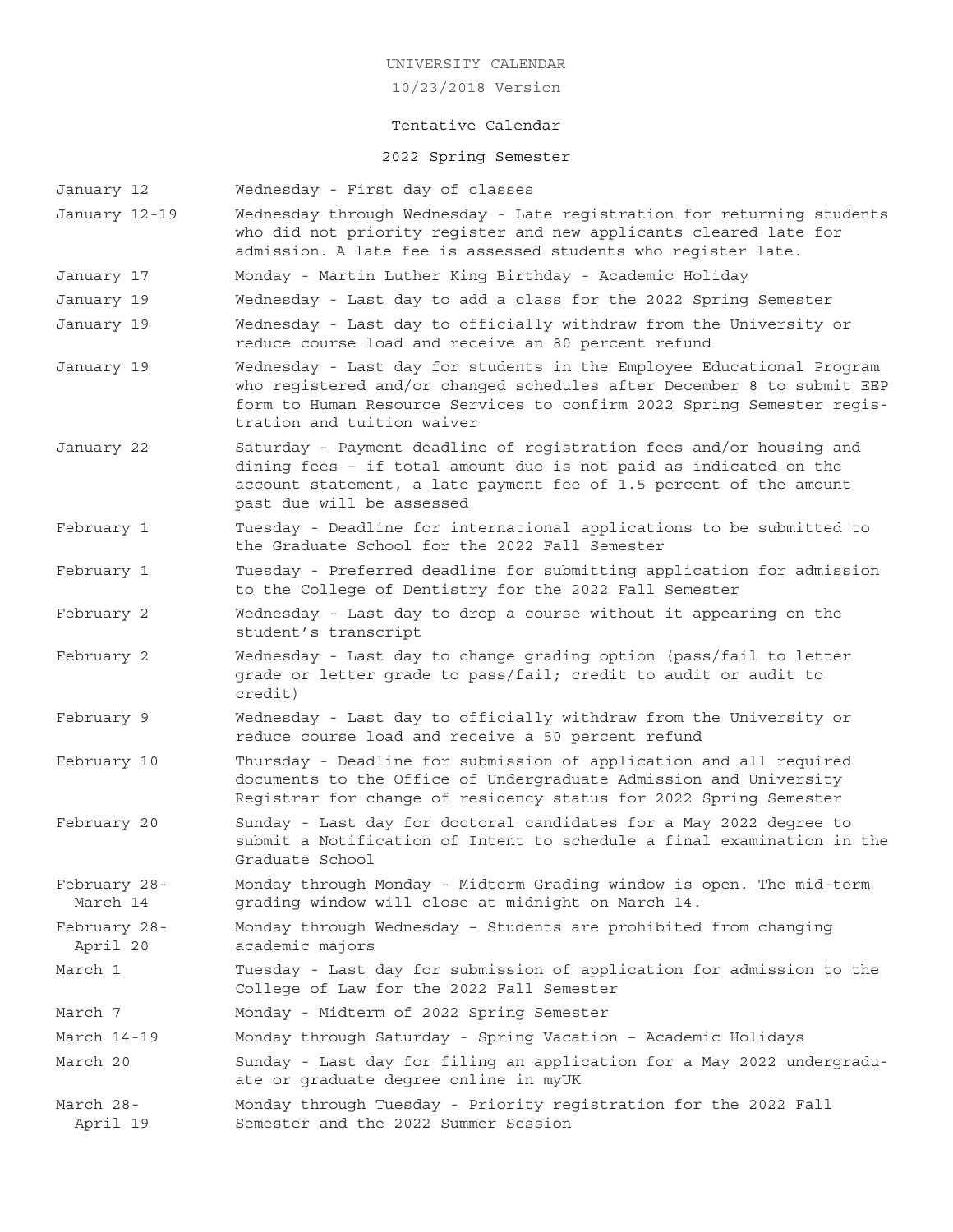10/23/2018 Version

#### Tentative Calendar

2022 Spring Semester

- April 1 Friday Last day to withdraw from the University or reduce course load. Students can withdraw or reduce course load after this date only for "urgent non-academic reasons."
- April 7 Thursday Last day for candidates for a May 2022 degree to schedule a final examination in the Graduate School
- April 8 Friday Deadline for applying for admission to the Graduate School for the 2022 Summer Session
- April 21 Thursday Last day for candidates for a May 2022 graduate degree to sit for a final examination
- April 25-May 9 Monday through Monday Final Grading window is open. The final deadline for submission of grades online in the grading portal is midnight, May 9.
- April 26-May 2 Tuesday through Monday 2022 Summer Session registration and add/drop continue for students enrolled in the 2022 Spring Semester
- April 29 Friday Last day of classes
- April 29 Friday Last day candidates for a May 2022 degree to submit thesis/ dissertation (ETD) for format review to the Graduate School via UKnowledge
- May 2-6 Monday through Friday Final Examinations
- May 3-June 18 Tuesday through Saturday Add/Drop for priority registered students for the 2022 Fall Semester
- May 6 Friday End of 2022 Spring Semester
- May 6 Friday Last day for candidates for a May 2022 degree to submit final revised thesis/dissertation (EDT)for acceptance by the Graduate School for those students who first submitted April 29
- May 8 Sunday Commencement
- May 9 Monday Final deadline for submission of grades online in the grading portal is midnight
- May 9-August 19 Monday through Friday College of Pharmacy 15-Week Summer Term

SUMMARY OF TEACHING DAYS, SPRING SEMESTER 2022

|          | Mon.            |                |    | Tues. Wed. Thurs. Fri. Sat. |    |    |          | Teaching Days            |  |
|----------|-----------------|----------------|----|-----------------------------|----|----|----------|--------------------------|--|
| January  |                 |                |    |                             |    |    | January  | 16                       |  |
| February | 4               | $\overline{4}$ | 4  | 4                           | 4  | 4  | February | 24                       |  |
| March    |                 | 4              | 4  | 4                           |    |    | March    | 21                       |  |
| April    | 4               | 4              | 4  | 4                           | 5  | 4  | April    | 25                       |  |
| May      | $\qquad \qquad$ |                |    |                             |    |    | May      | $\overline{\phantom{0}}$ |  |
| Totals   | ่ 1 ว           | 14             | 15 | 15                          | 15 | 14 |          | 86                       |  |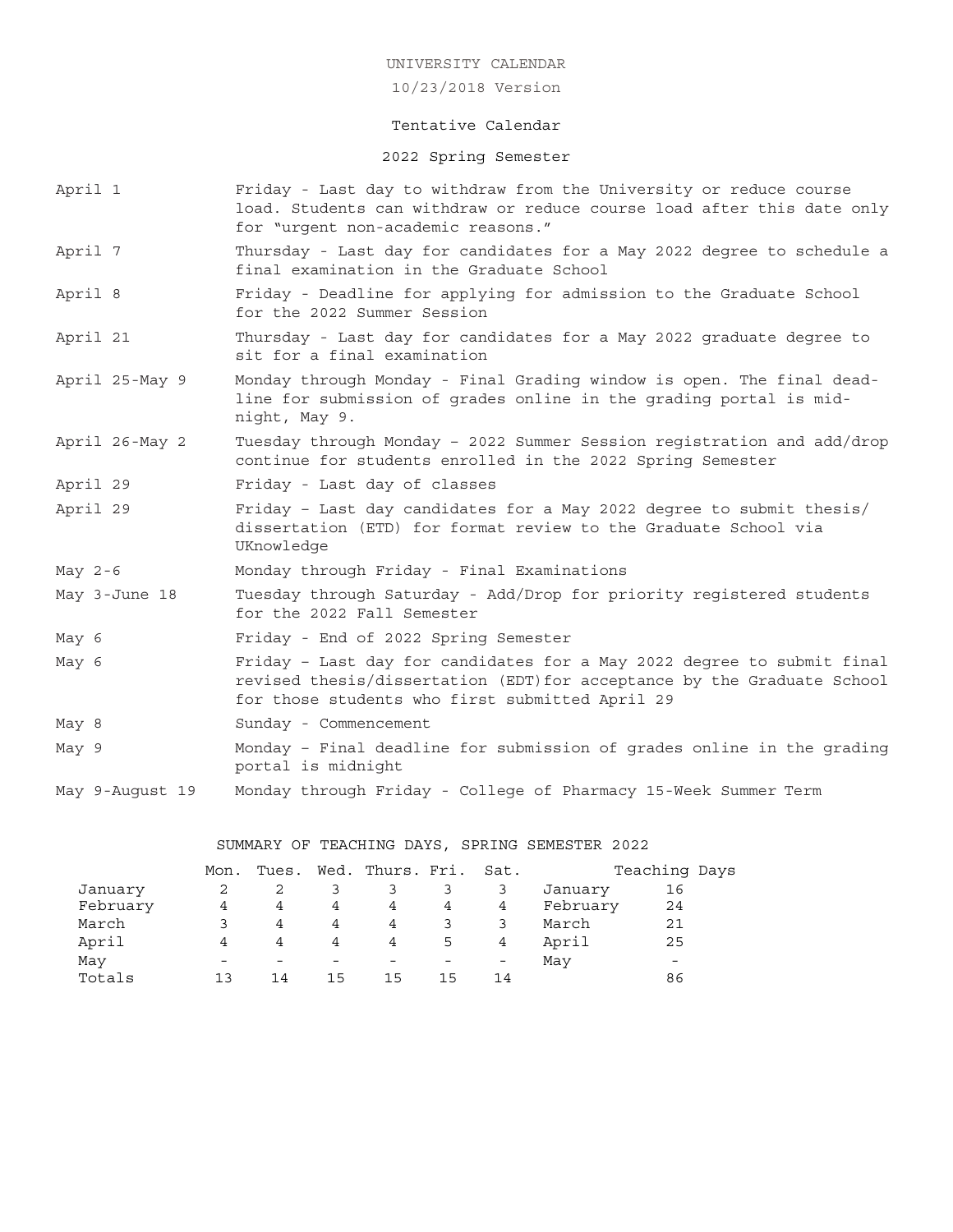10/23/2018 Version

# Tentative Calendar

# 2022 Summer Session

| February 19-<br>June 20 | Saturday through Monday - Approved time period to apply online in<br>myUK for an August 2022 degree from the Graduate School                                                                                                              |
|-------------------------|-------------------------------------------------------------------------------------------------------------------------------------------------------------------------------------------------------------------------------------------|
| March 15                | Tuesday - Priority filing deadline for financial aid for the 2022<br>Summer Session                                                                                                                                                       |
| April 9                 | Saturday - Deadline for applying for admission to the Graduate School<br>for the 2022 Summer Session                                                                                                                                      |
| April 15                | Friday - Deadline for submission of application and all required docu-<br>ments to the Office of Undergraduate Admission for undergraduate ad-<br>mission for the 2022 Summer Session                                                     |
| April 26-May 2          | Tuesday through Monday - 2022 Summer Session registration and add/drop<br>continue for students enrolled in the 2022 Spring Semester                                                                                                      |
| May 9                   | Monday - Beginning of College of Pharmacy 15-week Summer Term                                                                                                                                                                             |
| May 9                   | Monday - "see blue" U Orientation and Registration for new and return-<br>ing students                                                                                                                                                    |
| May 10                  | Tuesday - First day of classes                                                                                                                                                                                                            |
| May 10                  | Tuesday - Last day a student may officially drop a course or cancel<br>registration with the University Registrar for a full refund of fees                                                                                               |
| May 10-11               | Tuesday through Wednesday - Late registration for returning students<br>not already registered and new applicants cleared late for admission.<br>A late fee is assessed to students who register late.                                    |
| May 11                  | Wednesday - Last day for students in the Employee Educational Program<br>to submit EEP form to Human Resource Services for tuition waiver for<br>the 2022 Summer Session                                                                  |
| May 17                  | Tuesday - Last day to add a class for the 2022 Summer Session                                                                                                                                                                             |
| May 17                  | Tuesday - Last day to officially withdraw from the University or re-<br>duce course load and receive an 80 percent refund                                                                                                                 |
| May 22                  | Sunday - Payment deadline of registration fees and/or housing and<br>dining fees - if total amount due is not paid as indicated on the<br>account statement, a late payment fee of 1.5 percent of the amount<br>past due will be assessed |
| May 28                  | Saturday - Last day to drop a course without it appearing on the<br>student's transcript                                                                                                                                                  |
| May 28                  | Saturday - Last day to change grading option (pass/fail to letter<br>grade or letter grade to pass/fail; credit to audit or audit to<br>credit)                                                                                           |
| May 30                  | Monday - Memorial Day - Academic Holiday                                                                                                                                                                                                  |
| June 1                  | Wednesday - Last day to officially withdraw from the University or<br>reduce course load and receive a 50 percent refund                                                                                                                  |
| June 8                  | Wednesday - Deadline for submission of application and all required<br>documents to the Office of Undergraduate Admission and University<br>Registrar for change of residency status for the 2022 Summer Session                          |
| June 20                 | Monday - Last day to submit application for degree to receive an Au-<br>gust 2022 degree in the Graduate School                                                                                                                           |
| June 20                 | Monday - Last day for doctoral candidates for the August 2022 degree<br>to submit a Notification of Intent to schedule a final exam                                                                                                       |